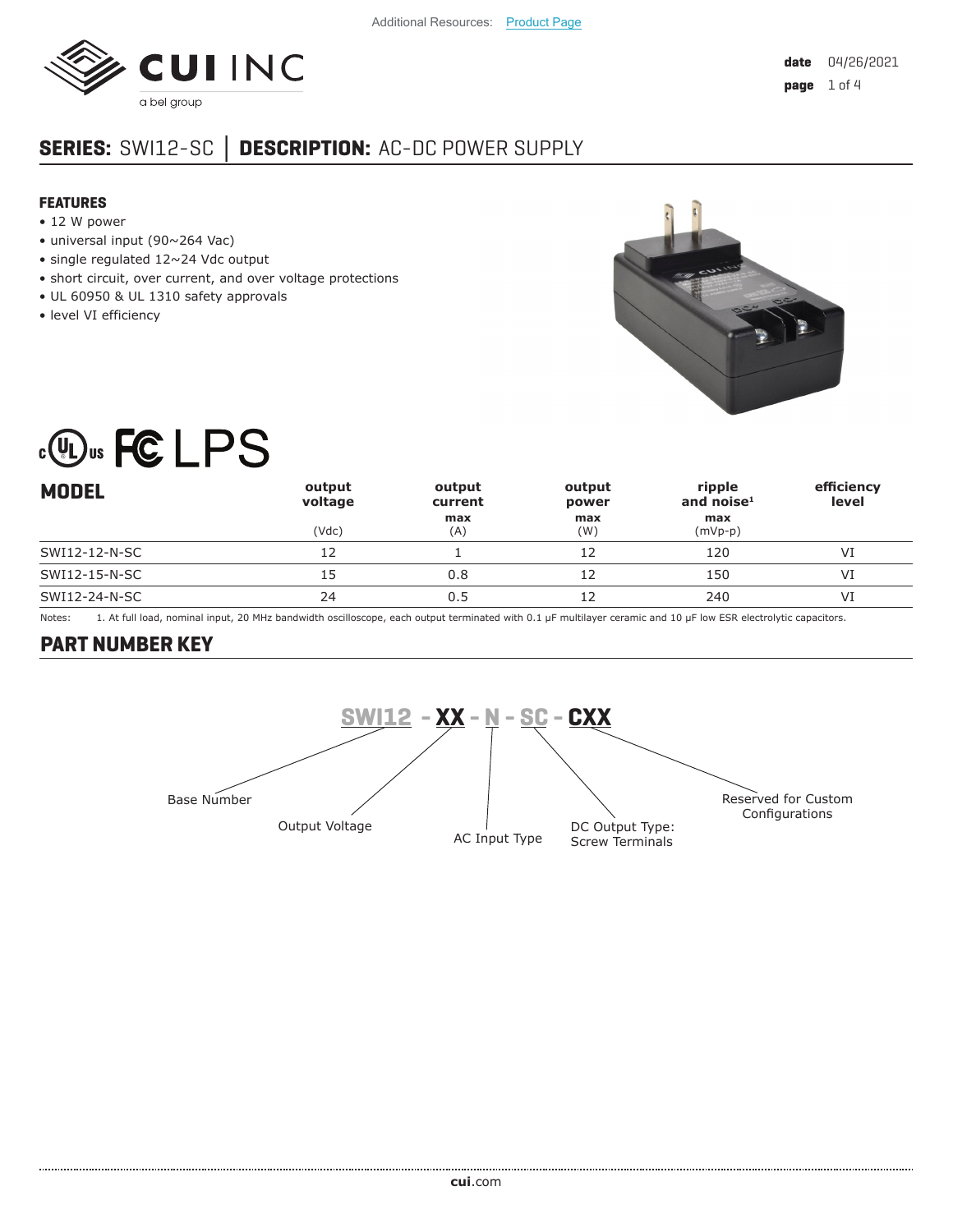#### **INPUT**

| parameter                      | conditions/description                  | min     | typ   | max  | units          |
|--------------------------------|-----------------------------------------|---------|-------|------|----------------|
| voltage                        |                                         | 90      |       | 264  | Vac            |
| frequency                      |                                         | 47      |       | 63   | Hz             |
| current                        | at full load                            |         |       | 0.4  | A              |
| inrush current                 | at 115 Vac, full load, 25°C, cold start |         |       | 30   | $\overline{A}$ |
| leakage current                |                                         |         |       | 0.25 | mA             |
| no load power consumption      | at 230 Vac                              |         |       | 0.1  | W              |
| <b>OUTPUT</b>                  |                                         |         |       |      |                |
| parameter                      | conditions/description                  | min     | typ   | max  | units          |
| regulation                     |                                         |         | ±5    |      | $\frac{0}{0}$  |
| start-up time                  | at 110 Vac/50 Hz, 80% load              |         |       | 2    | S              |
| hold-up time                   | at 110 Vac/50 Hz, 80% load              | 10      |       |      | ms             |
| <b>PROTECTIONS</b>             |                                         |         |       |      |                |
| parameter                      | conditions/description                  | min     | typ   | max  | units          |
| over voltage protection        | output shutdown                         |         |       | 200  | $\frac{0}{0}$  |
| over current protection        | output shut down, auto recovery         |         |       | 200  | $\frac{0}{0}$  |
| short circuit protection       | output shut down, auto recovery         |         |       |      |                |
| <b>SAFETY &amp; COMPLIANCE</b> |                                         |         |       |      |                |
| parameter                      | conditions/description                  | min     | typ   | max  | units          |
| isolation voltage              | input to output at 10 mA for 1 minute   |         | 3,000 |      | Vac            |
| isolation resistance           | input to output at 500 Vdc              | 10      |       |      | ΜΩ             |
| safety approvals               | UL/cUL (UL 60950, UL 1310), LPS         |         |       |      |                |
| EMI/EMC                        | FCC Part 15B Class B                    |         |       |      |                |
| <b>MTBF</b>                    | as per Telcordia SR-332, 25°C           | 300,000 |       |      | hours          |
| <b>RoHS</b>                    | 2011/65/EU                              |         |       |      |                |

### **ENVIRONMENTAL**

| parameter             | conditions/description | min   | typ | max | units         |
|-----------------------|------------------------|-------|-----|-----|---------------|
| operating temperature |                        |       |     | 40  | $\circ$       |
| storage temperature   |                        | $-25$ |     | 85  | ٥٢            |
| operating humidity    | non-condensing         | 10    |     | 95  | $\%$          |
| storage humidity      | non-condensing         | 10    |     | 95  | $\frac{0}{0}$ |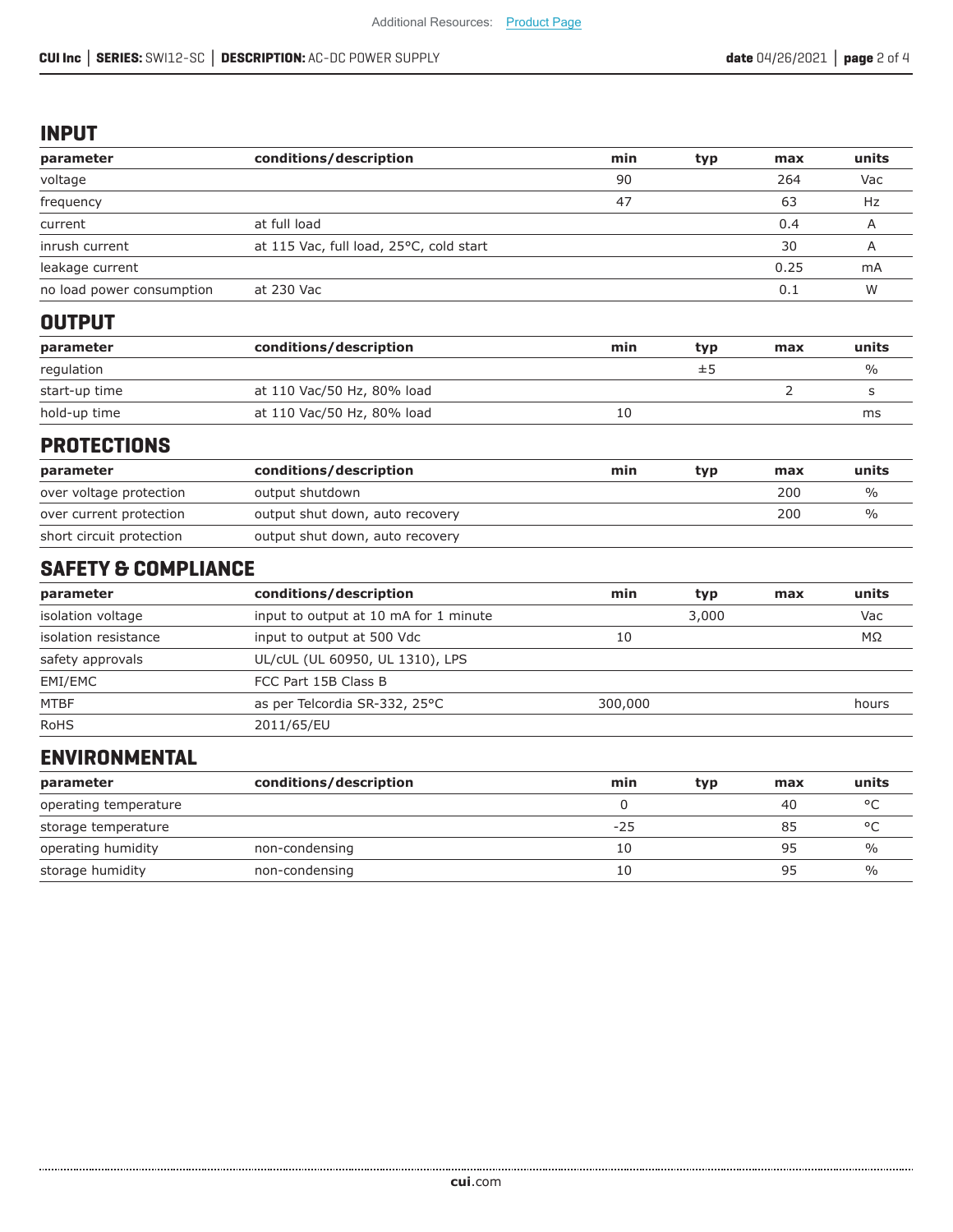# **MECHANICAL**

| parameter  | conditions/description     | min | typ | max | units |
|------------|----------------------------|-----|-----|-----|-------|
| dimensions | $98 \times 49 \times 32.5$ |     |     |     | mm    |
| input plug | US 2-pin                   |     |     |     |       |

# **MECHANICAL DRAWING**

units: mm tolerance: ±1 mm







| <b>MAXIMUM RECOMMENDED CABLE LENGTH TO MAINTAIN</b><br>$\pm$ 5% OUTPUT VOLTAGE TOLERANCE |               |                         |  |  |  |
|------------------------------------------------------------------------------------------|---------------|-------------------------|--|--|--|
| MODEL NO.                                                                                | CABLE GAUGE   | <b>MAX CABLE LENGTH</b> |  |  |  |
| SWI12-12-N-SC                                                                            | <b>18 AWG</b> | 7.5 <sub>m</sub>        |  |  |  |
| SWI12-12-N-SC                                                                            | 20 AWG        | 5.0 <sub>m</sub>        |  |  |  |
| SWI12-12-N-SC                                                                            | 22 AWG        | 3.0 <sub>m</sub>        |  |  |  |
| SWI12-12-N-SC                                                                            | 24 AWG        | 2.0 <sub>m</sub>        |  |  |  |
| SWI12-15-N-SC                                                                            | <b>18 AWG</b> | 8.5 <sub>m</sub>        |  |  |  |
| SWI12-15-N-SC                                                                            | 20 AWG        | 6.0 <sub>m</sub>        |  |  |  |
| SWI12-15-N-SC                                                                            | 22 AWG        | 5.0 <sub>m</sub>        |  |  |  |
| SWI12-15-N-SC                                                                            | 24 AWG        | 2.5 <sub>m</sub>        |  |  |  |
| SWI12-24-N-SC                                                                            | <b>18 AWG</b> | 15.5 m                  |  |  |  |
| SWI12-24-N-SC                                                                            | 20 AWG        | 12 <sub>m</sub>         |  |  |  |
| SWI12-24-N-SC                                                                            | 22 AWG        | 9.5 <sub>m</sub>        |  |  |  |
| SWI12-24-N-SC                                                                            | <b>24 AWG</b> | 6.5 <sub>m</sub>        |  |  |  |